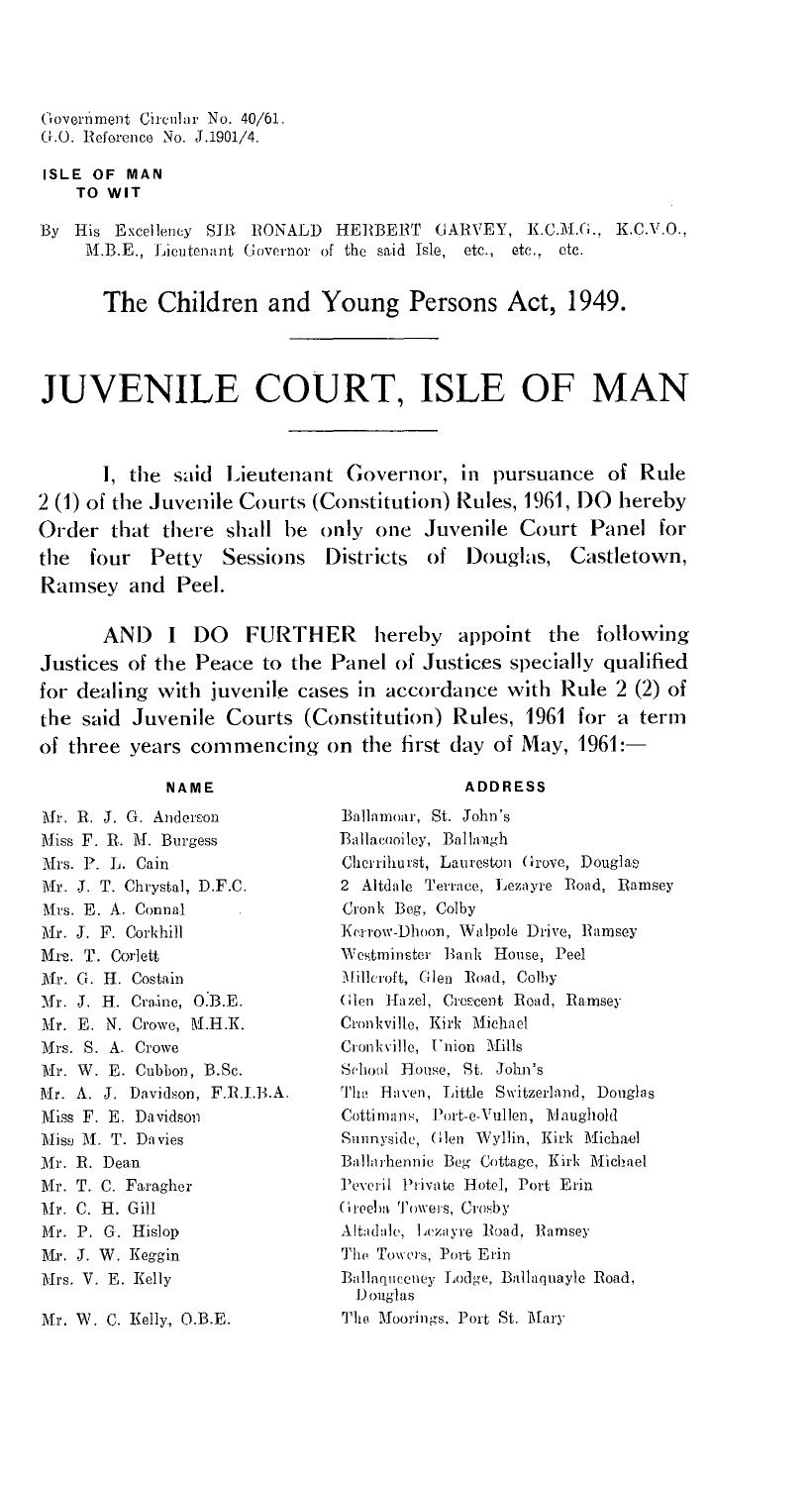#### **NAME**

Mr. J. S. Kermode Mrs. M. Kerruish Miss D. M. Larsen Mr. R. F. Mallard Mr. T. G. H. M. Moore, C.P. Mr. T. R. Moore Mr. J. 'B. Mylchreest Mr. 0. K. Owen Mr. 1. J. Qualtrough Mrs. E. C. Quayle Mr. R. F. Quayle Mr. W. E. Quayle, M.H.K.. Mr. H. H. Radcliffe, M.H.K. Mrs. A. M. Stephenson Mr. J. K. C. Teare Miss J. C. C. Thornton-Duesbery Mr. H. B. Toothill Mr. T. L. Vondy Mr. E. H. Wood

#### **ADDRESS**

Briarwood, Cronkbourne Road, Douglas Ballafayle, Maughold 1 Sydney Street, Douglas Drakes, Glen Auldyn, Lezayre Billown, Ballasalla Glynmoar, St. John's Ballagarey, Marown Dream Aalin, Tynwald Road, Peel Springfield, Alexandra Road, Castletown Struan, Ballasalla Glion Beg, Cronkbourne Road, Douglas Thorny Lodge, Thorny Road, Douglas Ballaradeliffe, Andreas Lytchett, Mount Auldyn, Lezayre Ballavair, Bride Hillside Cottage, Corony Hill, Maughold Oakleigh, Glencrutchery Road, Douglas Highfield, Selborne Drive, Douglas 14 Michael Street, Peel

# GIVEN under my hand this 13th day of April, 1961.

# R. H. GARVEY,

Lieutenant Governor.

Price : **2d.**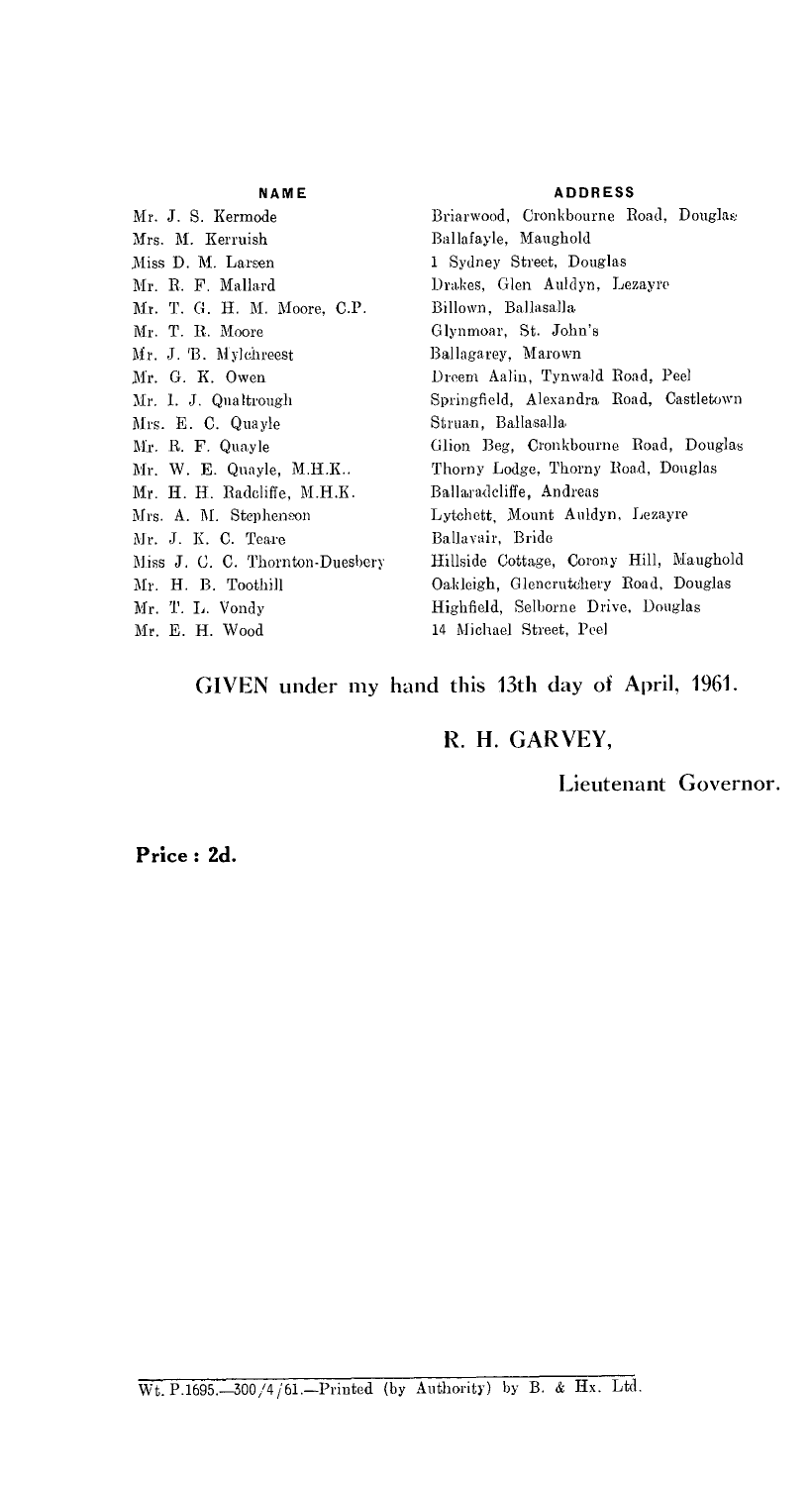14. The justices to sit in each juvenile court shall be chosen from the panel in such manner as the panel determines, so as to ensure that. paragraph. (i) of Rule .i5 and Rule 16 of these Rules shall be complied with.

15. (1) Each juvenile court shall be constituted of not more than three justices and, subject to the following provisions of this Rule, shall include a man and a woman.

(2) If at any sitting of a juvenile court no man or no woman is available owing to circumstances unforeseen when the justices to sit were chosen under Rule 14 of these Rules, or if the only man or woman present cannot properly sit as a member of the court, and in any such case the other members of the panel present think it inexpedient in the interests of justice for there to be an adjournment, the court may be constituted without a man or, as the case may be, without a woman.

(3) Nothing in paragraph (1) of this Rule shall be construed as requiring a juvenile court to include both a man and a woman in any case in which a single justice has by law jurisdiction to act.

16. If at any sitting of a juvenile court the chairman or a deputy chairman is not present or he cannot properly sit as a member of the court, the members of that court shall choose one of their number to preside.

17. (r) The Clerk to the Justices of the Southern district (which district comprises the petty sessions districts of Douglas and Castletown), shall be the Clerk to the Juvenile Courts of the petty sessions districts of Douglas and Castletown, and the Clerk to the Justices of the Northern district (which district comprises the petty sessions districts of Ramsey and Peel) shall be the Clerk to the Juvenile Courts of the petty sessions districts of Ramsey and Peel.

(2) The Clerk to the Juvenile Courts in the said Northern district shall be the permanent deputy of the Clerk to the Juvenile Courts in the said Southern district for all purposes in the said Southern district.

(3) The Clerk to the Juvenile Courts in the said Southern district shall be the permanent deputy of the Clerk to the Juvenile Courts in the said Northern district for all purposes in the said Northern district.

18. In these Rules, " panel " means a panel formed in pursuance of Rule 2 of these Rules.

19. The Interpretation Act, 1949, shall apply to the interpretation of these Rules as it applies for the purpose of the interpretation of an Act of Tynwald.

20. The Juvenile Courts (Constitution) Rules 1958 are revoked as on the 3oth day of April,1961, but subject to the proviso